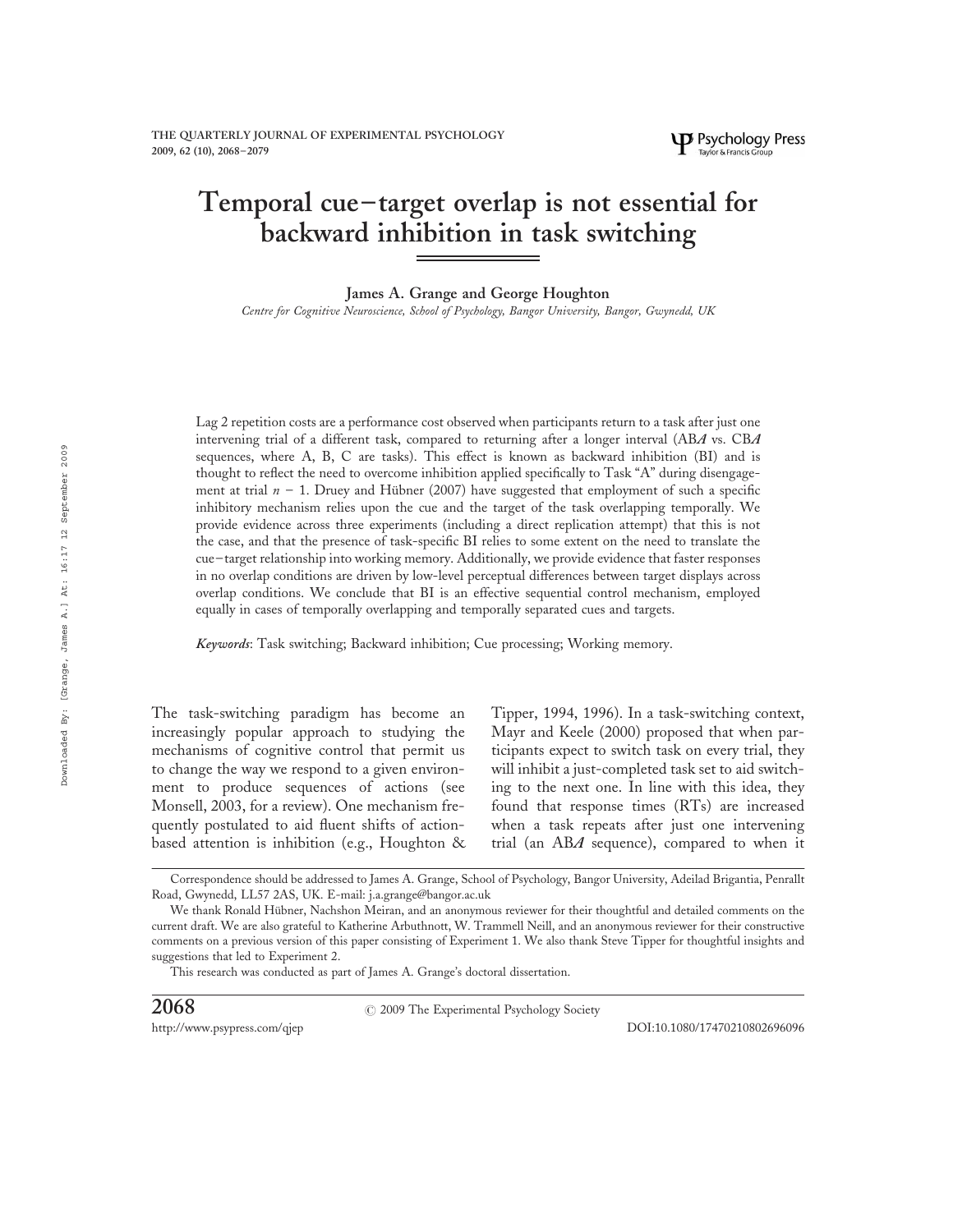doesn't (a CBA sequence). Mayr and Keele proposed that this lag 2 repetition cost reflects an inhibitory mechanism that serves to suppress the activation levels of a task during its disengagement, aiding a new task set to become dominant. As a result, reactivation of a task set is impaired if it has been recently abandoned (inhibited). This inhibitory mechanism has been labelled backward inhibition (BI).

Recent work in the BI paradigm has proposed that the effect depends upon response selection stages of task performance (Schuch & Koch, 2003), in particular on the use of tasks with overlapping response sets (Gade & Koch, 2007). In contrast, the role of the task cue (the way in which the participant is instructed as to which task to perform on a given trial) has received much less attention (though see Arbuthnott, 2005). This is surprising as all BI studies to date have utilized valid task cues, and it is only on the basis of the cue that the participant knows which task to prepare for. Mayr and Kliegl (2000) suggested that the task cue affords retrieval of the associated task set from long-term memory and its installation into working memory (WM), and one might well anticipate that this process of "cue-to-task translation" would be aided by the inhibition of the current contents of WM.

In this vein, a recent paper by Druey and Hübner (2007) suggested that lag 2 repetition costs only occur when the cue and the imperative stimulus (target) of the task are temporally overlapping (i.e., when the cue remains on the screen during stimulus presentation). In their experiments, lag 2 repetition costs were only found when cues and targets temporally overlapped; when the cue disappeared before the target display, no such costs were found (Experiment 1). In addition it was suggested that the temporal overlap of cue and target at the  $n - 2$  trial was essential for observation of the lag 2 repetition cost (Experiment 2). On this basis, the authors suggest that in cases of nonoverlapping cues and targets, selective inhibition of the preceding task does not occur. They propose that when cues and targets are separated temporally, the current task is less salient and thus harder to discriminate;

# BACKWARD INHIBITION AND CUE –TARGET OVERLAP

therefore "in order to select the correct task set with reasonable accuracy, interference from both [italics added] competing task sets must actually be reduced" (Druey & Hübner, 2007, p. 753).

We found this suggestion intriguing as recent work in our laboratory provides further evidence that the way task cues operate to activate the task in WM can modulate lag 2 repetition costs (Houghton, Pritchard, & Grange, in press). We suggest that in order for task retrieval to happen, some translation must occur in WM between the task cue and the task it represents. When the task set is installed into WM based on this translation, it meets with competition from the stillactive cue-to-task translation used on the previous trial. This latter representation is subject to inhibition to clear WM (Mayr & Keele, 2000). Therefore, we argued that using a cue-to-task relationship that minimized the need for translation should result in reduced conflict in WM from trial to trial. This should reduce the need for inhibition, and consequently the lag 2 repetition cost should be reduced. We tested this by having participants respond to the location of a target object accompanied by three nontargets (Houghton et al., in press; see the Method section of the current article for an example of this paradigm). On each trial, a preceding cue specified a distinguishing feature of the target object, and the target changed on every trial. In a series of experiments we manipulated the cue– target relationship in terms of its "transparency" that is, how directly the visual information provided by the cue specified what was to be looked for. For instance, if the stimuli were four ovals, each distinguished from the rest by some visual feature (see Figure 1), then a transparent cue to a target would be a shape (a rectangle) possessing the target feature. A (relatively) nontransparent cue would be a word referring to the distinguishing feature. To summarize the results of this study, we found that the size of the lag 2 repetition effect varied inversely with the degree of transparency of the cue– target relationship and was altogether absent for the most transparent cues (i.e., those most directly representing the target feature). However, in other conditions we found robust lag 2 repetition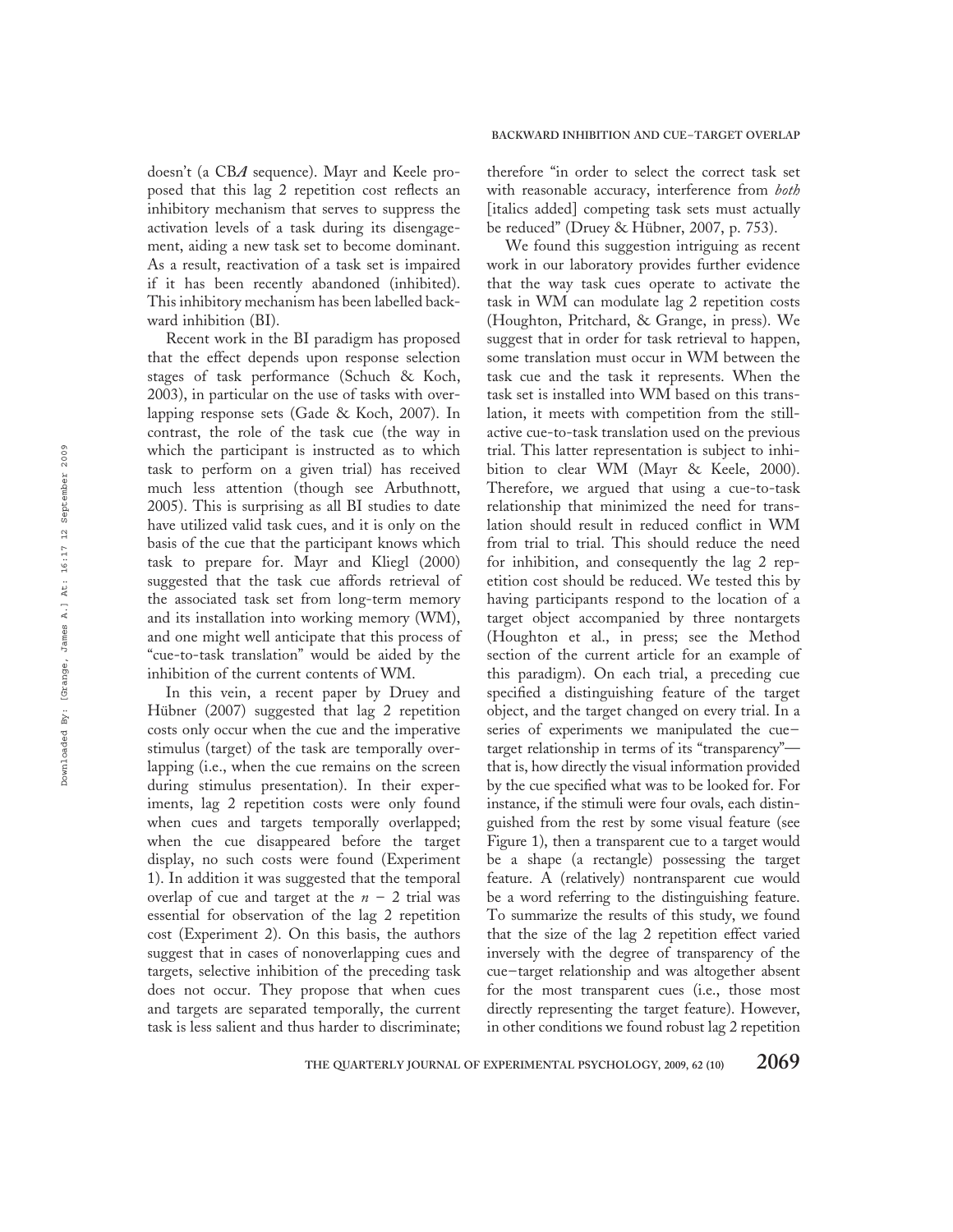

Figure 1. Cues and targets in the two cue type conditions (icons vs. words). In each "equation", the left-hand side is the cue, and the right-hand side is the target. The "distractor" was a fourth shape that never occurred as a target. All four ovals appeared on the screen on every trial.

costs across four experiments, and, most pertinently in the present context, in every condition cues and targets were temporally separated (with a cue– stimulus interval of 250 ms).

In addition to our findings, there are published articles reporting significant BI effects with no temporal overlap of cue and target (Altmann, 2007; Kuhns, Lien, & Ruthruff, 2007; Sinai, Goffaux, & Phillips, 2007), suggesting that overlap might not be essential to detect lag 2 repetition costs. However, given Druey and Hübner's (2007) findings, it may be that lag 2 repetition costs are simply reduced when cues and targets do not overlap. If the condition being used does not, for whatever reason, lead to very large or reliable BI effects, then the effect of lack of overlap could be enough to make them statistically unreliable. Thus in the case of our own studies referred to above, the complete absence of a lag 2 repetition cost when the cue-to-target relationship was maximally transparent may have been caused by the fact that we did not utilize temporally overlapping cues. The purpose of the present article is to investigate the relationship of temporal cue – target overlap and BI with our target detection paradigm, thus testing its generality (Experiment 1). Experiment 2 addressed the nature of lag 2 repetition costs in both overlap conditions over varying response – cue intervals (RCIs) and also investigated a possible mechanism driving the observed faster RTs for temporally separated cues and targets (see also Druey & Hübner, 2007). In Experiment 3, we attempted a direct replication of Druey and Hübner's study. To anticipate the results, across all experiments we found no evidence that lag 2 repetition costs are modulated by cue – target overlap.

# EXPERIMENT 1

The purpose of the first experiment was twofold:

- 1. To directly test Druey and Hübner's (2007) proposal of the dependence of cue– target overlap on observing lag 2 repetition costs in a target detection paradigm, thus examining its generality. While, as mentioned above, there are published reports of lag 2 repetition costs without temporal overlap of cue and target, these studies do not examine whether such overlap affects the magnitude of these costs.
- 2. To investigate whether the lack of lag 2 repetition costs found in the transparently cued conditions of Houghton et al. (in press) was due to the absence of temporal overlap of cue and target, rather than the absence of the need to translate the cue – target relationship.

To do this we adapted Experiment 1 of Houghton et al. (in press) in which target visual icons were cued either transparently by visually similar icons (a condition within which we found no lag 2 repetition costs), or nontransparently by words referring to the target feature (a condition that produces robust lag 2 repetition effects). We crossed this contrast with whether the cues were allowed to temporally overlap with the target stimuli or not. If lag 2 repetition costs are enhanced by temporal overlap then we should find larger effects in the overlap condition; in particular, such costs may appear where we have previously failed to observe them.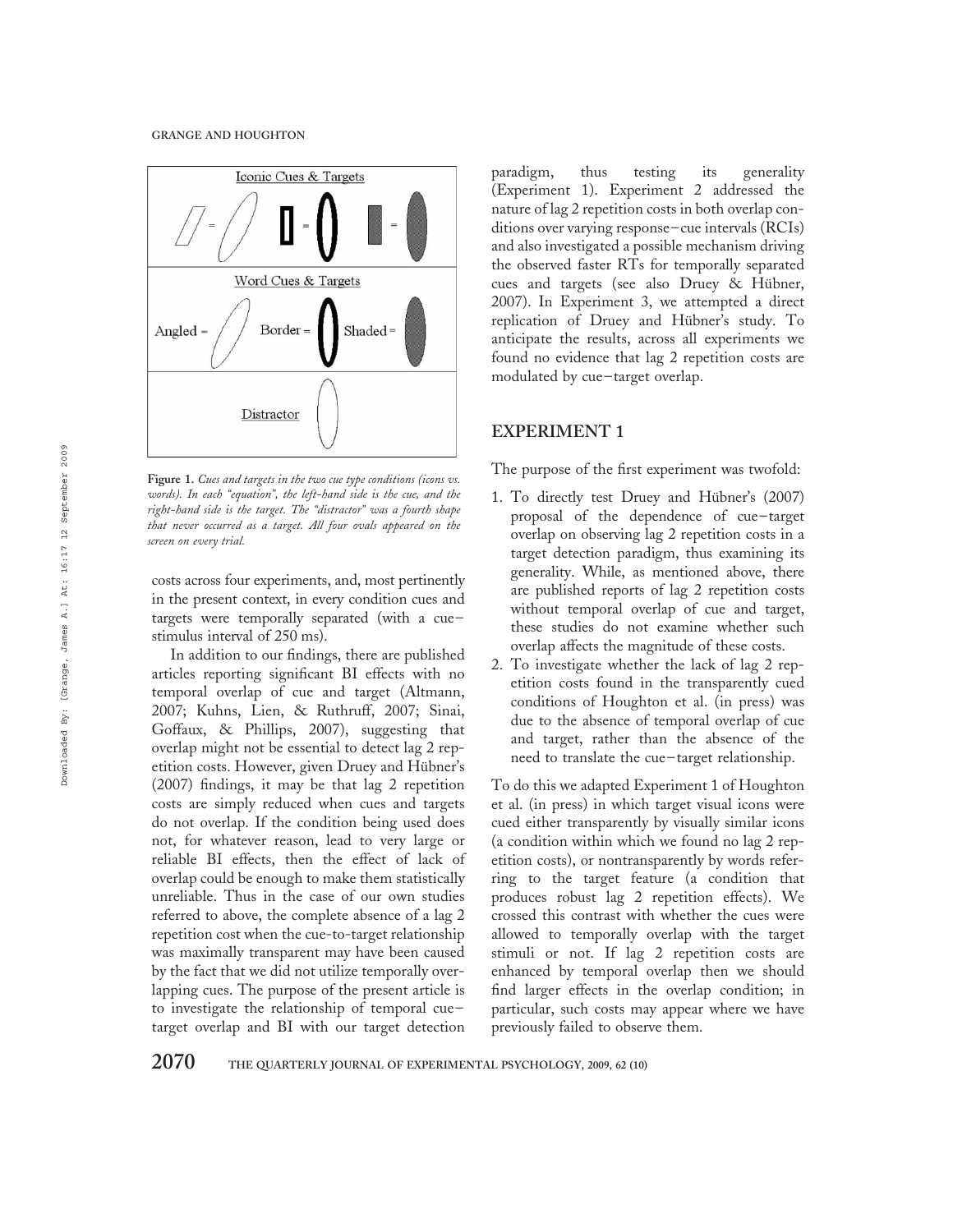Using this paradigm allows two opportunities to measure any modulation of lag 2 repetition costs with cue – target overlap: Specifically, in the first instance such costs may now occur with the iconic transparent cues, a scenario that we have reported generates none; secondly, the overlap of cue and target may increase measures of lag 2 repetition costs within a manipulation that we have reported to be present before—that is, utilizing the word cues (Houghton et al., in press). Therefore this paradigm affords a powerful and critical test of Druey and Hübner's (2007) conclusions.

## Method

## **Participants**

A total of 28 undergraduates (23 female; mean  $age = 21.1$  years) from Bangor University were recruited from the participant pool run by the School of Psychology in exchange for partial course credit.

## Apparatus and stimuli

Stimuli were presented on a 17" CRT monitor, from a viewing distance of approximately 60 cm, and responses were made on a standard QWERTY keyboard, both connected to an IBM-compatible PC. Stimulus display consisted of four ovals (6 cm in height; three had widths of 2.3 cm, and one had a width of 3.5 cm) presented with one to the centre of each of the four quadrants on the screen (assigned randomly on each trial). Three of the ovals were potential targets whilst one was always present as a distractor. Each of the three targets had distinguishing features, and the distractor was visually neutral from the targets (see Figure 1). The target display was preceded by either a word cue or an iconic cue, dependent upon the current condition. In the word cue condition, three linguistic cues were used: "Border", "Angled", and "Shaded". Only one cue appeared in each trial centred in the PC monitor in black Times New Roman 15 font on a white background. The iconic-cue condition utilized three rectangular cues. During presentation, each iconic task cue was held constant at 4 cm in height, with a width of 1.4 cm presented in greyscale shading centred on the PC monitor with a white background. Each experimental cue in the word- and iconic-cue blocks were paired to a relevant target. For the word-cue block, each cue verbally described the visual properties of the target it was paired with, whereas the iconic cues displayed visual properties of the target it was paired with. These cue – target pairings remained fixed throughout the experiment.

## Procedure

The experimental session lasted approximately 30 min. Participants were presented with four blocks of 126 trials each: (a) word cues with temporally overlapping cues and targets; (b) word cues with no temporal cue-target overlap; (c) iconic cues with temporally overlapping cues and targets; and (d) iconic cues with no temporal cue – target overlap. Each experimental block was preceded by a practice block of 26 trials. Block presentation was counterbalanced across participants.

A trial began with a blank screen for 500 ms, followed by either a word or iconic cue (dependent upon the current block). The cue was presented for 500 ms followed by a cue – stimulus interval (CSI) of 250 ms. In the no-overlap block, the CSI consisted of a blank screen; in the overlap block, the cue remained on the screen for the duration of the CSI. After the CSI, there followed the target display, with one oval to the centre of each quadrant of the screen. In the overlap block, the cue remained present in the centre of the screen; in the no-overlap block, only the targets were displayed. The participant's objective was to locate the target oval that was paired with the cue presented in the previous screen and to respond to its location by pressing the appropriate key on the keyboard as quickly and as accurately as possible. Each quadrant of the screen was assigned a spatially related key on the keyboard, with which to respond when the correct target was identified. If the relevant target appeared in the top left of the screen, participants were instructed to respond with the "D" key; if it appeared in the top right, participants responded with the "J" key; if it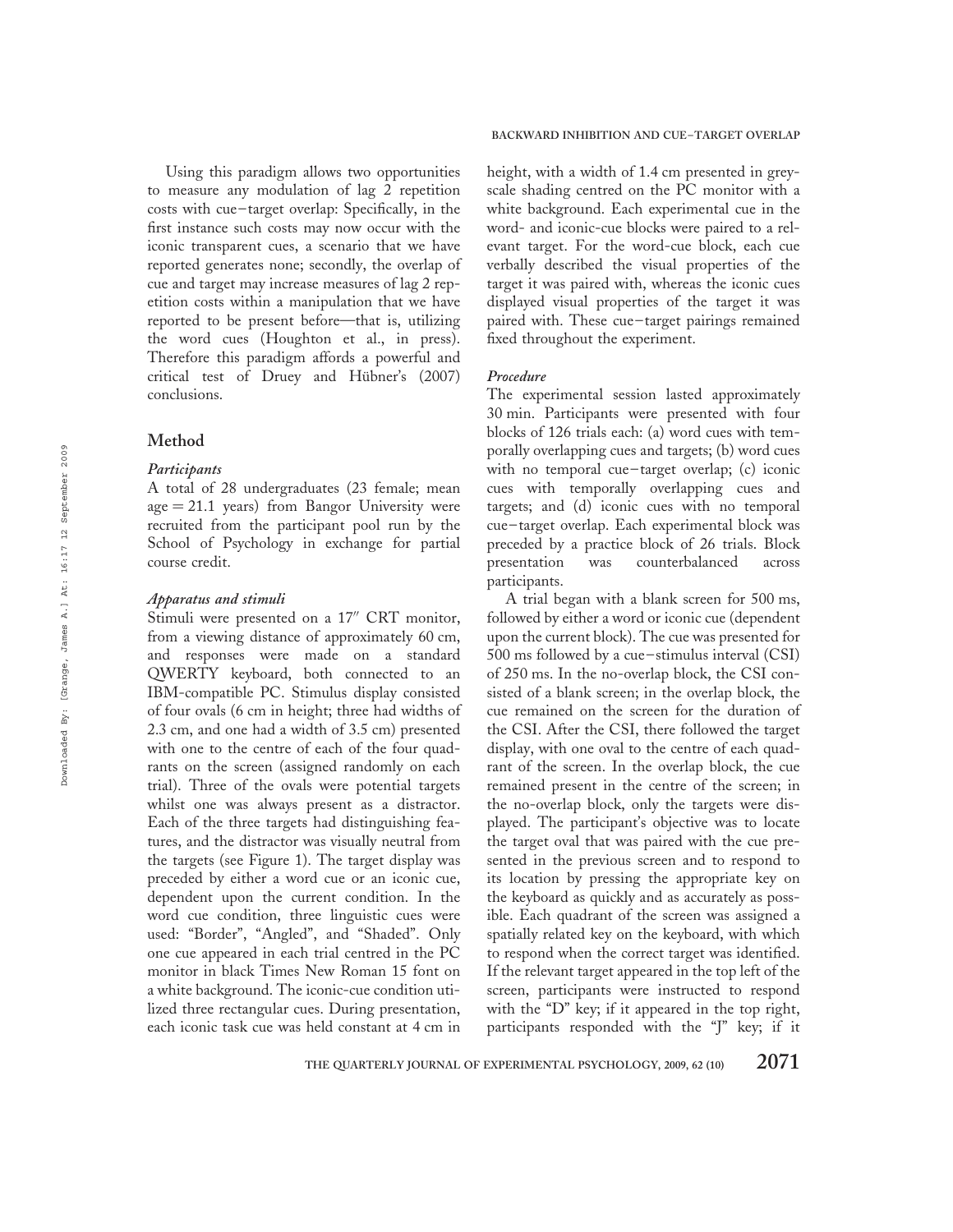appeared in the bottom left, participants responded with the "C" key; and if it appeared in the bottom right of the screen, participants responded with the "N" key. Responses were made with the index and middle fingers of each hand, which were rested on the keys at all times. Incorrect responses generated no feedback from the program. After the response, the screen went blank for 500 ms (response – cue interval, RCI), after which time the cue for the next trial appeared. No task repetitions occurred.

#### Design

The experiment manipulated three factors, each with two levels, in a fully crossed, repeated measures design: *cue type* (icons vs. words), *cue*target overlap (overlapping vs. nonoverlapping), and task sequence  $(ABA \text{ vs. } CBA)$ . Error rates  $(\%)$ and reaction time (RT) in milliseconds (ms) served as the dependent variables.

## Results

The first 2 trials from each block were removed from data analysis. Trials in which an error occurred, and the 2 trials immediately following an error, were also excluded. Response times faster than 200 ms or slower than 2,500 ms were removed as outliers. Data trimming left 87.07% of the raw data to be submitted for further analysis.<sup>1</sup>

Trimmed RTs and error data were submitted to separate three-way repeated measures analysis of variance (ANOVA), with the factors as described above in the *Design* section. In the error analysis only the main effect of cue type was reliable,  $F(1, 1)$  $(27) = 9.87, p < .01, \eta_{p}^{2} = .27$ , with more errors being committed with word cues (4.47%) than iconic cues (3.44%). Therefore, the results focus on RT data. Means by condition, errors, and lag 2 repetition costs are shown in Table 1.

In the RT analysis, all three factors produced significant main effects: *cue type*—icon-cued trials  $(M = 501 \text{ ms}; \quad SE = 15 \text{ ms})$  were faster than word-cue trials  $(M = 599; SE = 17)$ ,  $F(1,$  $(27) = 64.99, p < .001, \eta_{\rm p}^2 = .71; \; \text{cue-target}$ overlap—RTs in the nonoverlapping condition  $(M = 528; SE = 16)$  were faster than those in the overlapping condition ( $M = 572$ ;  $SE = 16$ ),  $F(1, 27) = 19.96, p < .001, \eta_p^2 = .43;$  task sequence—ABA sequences  $(M = 555; SE = 16)$ produced slower RTs than CBA sequences  $(M = 545; \, SE = 15), \, F(1, 27) = 6.05, \, p < .05,$  $\eta_{\rm p}^2 = .18.$ 

The main effects were accompanied by a significant interaction of cue type and sequence type,  $F(1, 27) = 12.13, p < .01, \eta_{p}^{2} = .31$ . This interaction was investigated using planned comparison paired  $t$  tests, which showed that lag 2 repetition costs were only apparent for word cues: ABA sequences  $(M = 610; \text{ } SE = 18)$  were significantly slower than CBA sequences  $(M = 589; SE = 16), t(27) = 3.39, p < .01.$  For iconic cues, ABA sequences ( $M = 500$ ;  $SE = 16$ ) did not differ from CBA sequences  $(M = 501;$  $SE = 15$ ,  $t(27) = -0.13$ ,  $p = .8$ , thus replicating the findings of our earlier work (Houghton et al., in press). Of most importance, the overlap factor did not interact with sequence type, nor was there a three-way interaction of overlap, sequence, and cue. In summary, lag 2 repetition costs were only found when targets were cued verbally, and this was not affected in any way by whether cues overlapped with targets or not (Table 1).

#### **Discussion**

The results from Experiment 1 clearly challenge the proposal that specific inhibition of a recently abandoned task during task switching is dependent upon the cue and target overlapping temporally, as suggested by Druey and Hübner (2007). Additionally, lag 2 repetition costs were only present when some degree of translation was required between the cue and the target it

<sup>&</sup>lt;sup>1</sup> Retaining 87.07% of the raw data still left on average 110.58 trials per block, equating to an average of 55.29 trials per lag 2 comparison for each block submitted for analysis.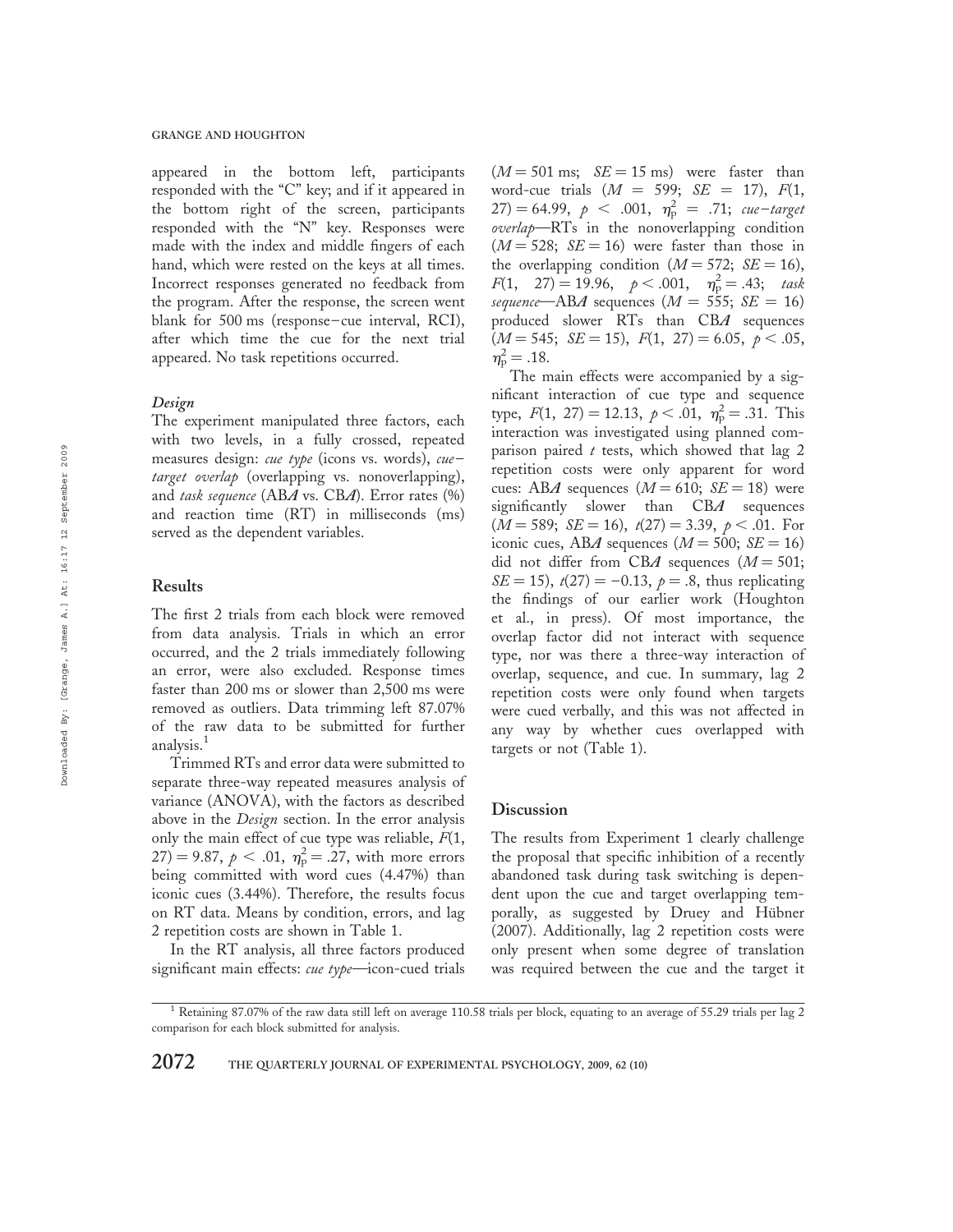|      |               |     |     | Sequence |     |    |          |                                             |  |
|------|---------------|-----|-----|----------|-----|----|----------|---------------------------------------------|--|
|      |               |     | ABA |          |     |    | CBA      |                                             |  |
| Cues |               | М   | SD  | % errors | М   | SD | % errors | Lag 2 repetition cost (ms)<br>$(ABA - CBA)$ |  |
| Icon | CT overlap    | 520 | 93  | 3.25     | 519 | 78 | 3.46     |                                             |  |
|      | No CT overlap | 481 | 95  | 3.16     | 483 | 92 | 3.90     | $-2$                                        |  |
| Word | CT overlap    | 636 | 108 | 4.04     | 614 | 96 | 4.59     | 22                                          |  |
|      | No CT overlap | 584 | 98  | 4.97     | 564 | 91 | 4.29     | 20                                          |  |

Table 1. Mean reaction time for ABA and CBA sequences in Experiment 1 across both cue types and cue– target overlap

Note: Reaction times in ms. CT overlap = cue-target overlap.

represented (i.e., the word cue condition), thus replicating our recent work (Houghton et al., in press). If task-specific BI depended on cuetarget overlap alone, then we should have observed lag 2 repetition costs for the iconic cues within this manipulation; this was not the case (see also Altmann, 2007; Kuhns et al., 2007; Sinai et al., 2007).

Our paradigm is a powerful test of the effect of overlap on lag 2 repetition costs in that it allows two scenarios within which their modulation with temporal cue – target overlap can appear: It was possible that lag 2 repetition costs may have appeared where we had previously failed to find it with the iconic cues; secondly, within the word cue manipulation (a scenario where we have found lag 2 repetition costs previously; Houghton et al., in press) lag 2 repetition costs may have been greater when the cue and target overlapped. However, both of these scenarios failed to find any modulation with overlap. Druey and Hübner's suggestion that both irrelevant tasks are inhibited when the cues and target are separated cannot explain our findings, and as such we suggest that task-specific BI does occur in cases of overlapping and nonoverlapping cues and targets.

It remains to address possible reasons why Druey and Hübner (2007) did not find such a lag 2 repetition effect when the cue and target did not overlap temporally. An important difference is that Druey and Hübner used a relatively large RCI of 1,000 ms, whereas we used one of 500 ms. It has been shown that the lag 2 repetition

cost decreases as the RCI increases (Mayr & Keele, 2000). Gade and Koch (2005) proposed that this is due to decay of the activation levels of competing tasks during the RCI, which in turn reduces the level of inhibition required to fully suppress them. The extended RCI may have altered the as yet unexplored dynamics of activation levels and subsequent inhibition between cue overlap conditions. This question was addressed in Experiment 2.

## EXPERIMENT 2

For Experiment 2 we repeated the word cue condition from Experiment 1, with the addition of manipulating the RCI between blocks. If our finding of lag 2 repetition costs with separated cues and targets was specifically caused by a peculiarity tied to shorter RCIs, then we should not find such costs at longer response cue intervals. This manipulation is also important theoretically, as to our knowledge no study has manipulated the RCI with temporally separated cues and targets in a BI paradigm.

A further change was made for Experiment 2 to address a possible cause for the reduced RTs for nonoverlapping cues and targets (see also Druey & Hübner, 2007). Druey and Hübner suggested possible reasons for this reduction, including the need to divide attention between cue and target in the overlapping condition and a possible rechecking process to activate the correct task. Another possible cause is that the removal of the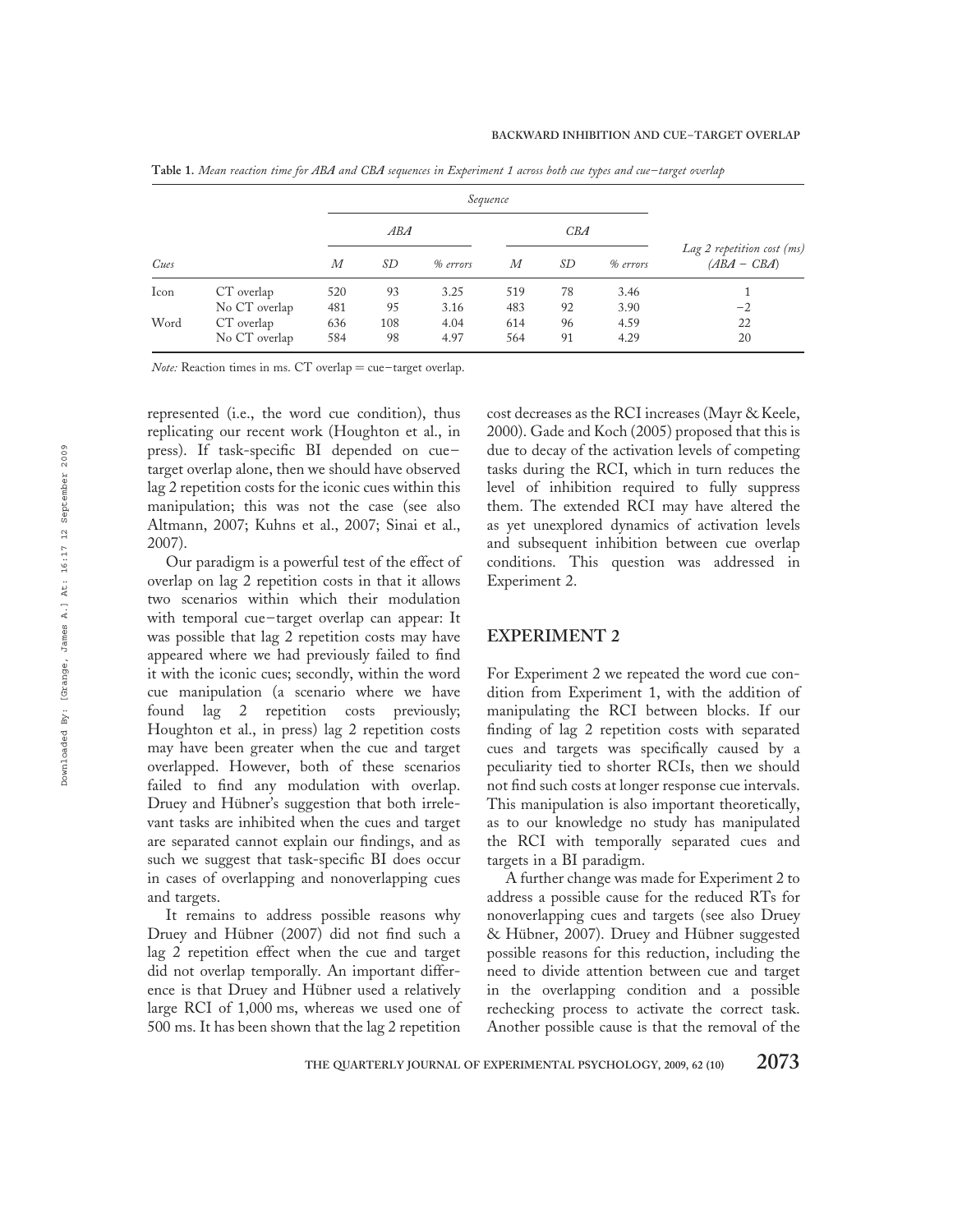cue before target onset encourages advanced task preparation, as participants cannot simply wait until the target arrives before deciding what they should do, as they can when the cue remains visible throughout a trial (De Jong, 2000; Verbruggen, Liefooghe, Vandierendonck, & Demanet, 2007). Such higher level influences are feasible, but a low-level perceptual difference between overlapping and separated conditions may also affect performance. The target display within our paradigm and Druey and Hübner differs significantly between the two overlap conditions at a perceptual level, as there is no cue visible in the separated condition. This low-level difference may be significant, as it has been shown in the perception literature that saccades (and spatially compatible manual responses) to peripheral targets are speeded if a central fixation stimulus is removed 200 ms before target onset as compared to when the fixation remains visible throughout a trial. This "gap-effect" (Gómez, Atienza, Vázquez, & Cantero, 1994) has, among other mechanisms, been attributed to the relative ease of disengaging covert attention from the centre of a display to the peripheral target in gap conditions (Fischer & Weber, 1993) resulting in so-called express saccades. This "attentional release" is especially relevant in our paradigm as participants must disengage covert attention from the central cue to search for peripheral targets. Therefore, in Experiment 2 during the no-overlap condition, instead of presenting a blank screen in between the cue and target display, the cue was replaced with a mask consisting of a string of xs, which remained visible during target display; thus the low-level features of target display are now matched between overlap conditions. If the speeded RTs in the no-overlap condition were due to the need for dividing attention between target and meaningful cue, a rechecking process, or enhanced preparation, then the presence of the mask should not affect the main effect of overlap. However, if the speeded RTs are caused by an "attentional release" generated by low-level presence of a central stimulus akin to the gap effect, the two overlap conditions should now produce equivalent RTs.

# Method

#### **Participants**

A total of 28 undergraduates (18 female; mean  $age = 24.1$  years) from Bangor University were recruited from the same pool as that in Experiment 1. None had participated in Experiment 1.

## Apparatus and stimuli

The apparatus, word cues, and target displays were identical to those in Experiment 1.

## Procedure

In this experiment, cue-target overlap (CTO, 2) levels) was crossed with response –cue interval (RCI, 2 levels). The levels of CTO were the same as those in Experiment 1 (overlap, no overlap); the levels of RCI were 100 ms (short) and 900 ms (long). This produced four conditions: (a) overlap, short; (b) overlap, long; (c) no overlap, short; (d) no overlap, long. The cue presentation times and CSI were unchanged from Experiment 1. However, during the CSI in the no-overlap condition, the cue was replaced by a central string of 6 Xs in the same font as the word cues. This mask remained present during target display.

Each condition was presented in its own block of 130 trials, each block being preceded by a practice block of 26 trials. Block presentation was counterbalanced across participants, but with the constraint that overlap only changed from Block 2 to Block 3 (i.e., Blocks  $1-2$  then  $3-4$ ; Blocks  $2-1$  then  $4-3$ ; Blocks  $3-4$  then  $1-2$ ; or Blocks  $4-3$  then  $2-1$ ).

## Design

The experiment manipulated three factors with two levels each in a repeated measures design: RCI (short vs. long); *cue-target overlap* (overlap vs. no overlap); and task sequence (ABA vs. CBA). All three factors were manipulated within participants. Error rates (%) and RT (ms) served as the dependent variables.

#### Results

Data trimming (see Experiment 1) left 92.2% of the raw data to be submitted to further analysis.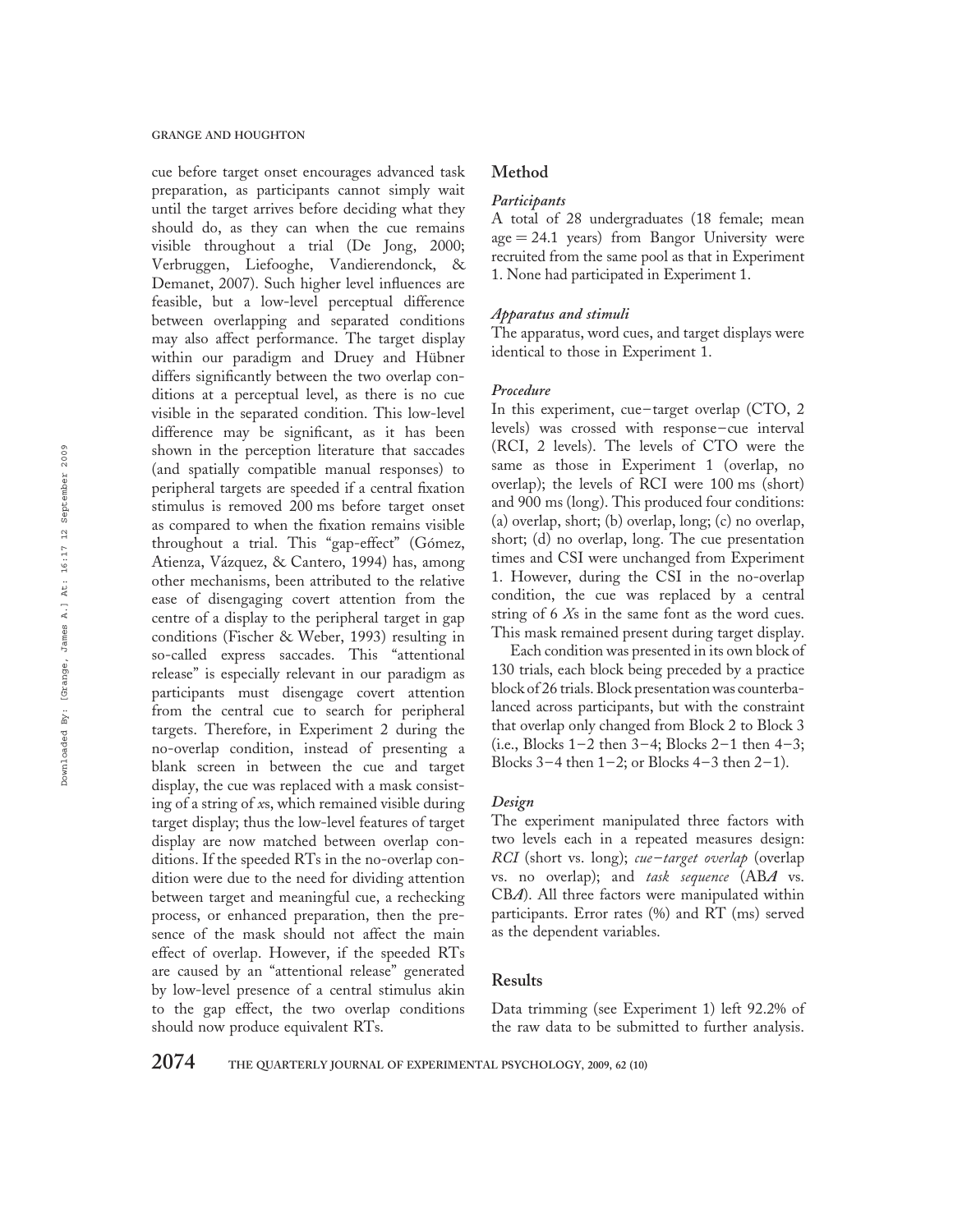Trimmed RT and error (%) were submitted to separate three-way repeated measures ANOVAs, with the factors as described in the Design section. There were no significant effects in the error rates, so the results section focuses on RT. Means by condition, errors, and lag 2 repetition effects are shown in Table 2.

There was a main effect of RCI, with the short RCI ( $M = 650$ ;  $SE = 31$ ) producing slower RTs than the long RCI condition  $(M = 608;$  $SE = 30$ ,  $F(1, 27) = 16.94, p < .001, \eta_{\rm p}^2 = .39.$ There was also a main effect of task sequence, with ABA sequences ( $M = 640$ ;  $SE = 30$ ) producing slower RTs than CBA sequences ( $M = 618$ ;  $SE = 30$ ,  $F(1, 27) = 10.28$ ,  $p < .01$ ,  $\eta_p^2 = .28$ . There was no main effect of overlap,  $F(1, 1)$  $27$ ) = 1.09,  $p > .3$ , showing that the masking slowed the RTs in the no-overlap conditions to be equivalent to those in the overlap conditions.

Task sequence interacted with RCI,  $F(1, 1)$ 27) = 12.49,  $p < .01$ ,  $\eta_{\rm p}^2 = .32$ , replicating the finding of reduced lag 2 repetition costs at longer RCIs (Gade & Koch, 2005). This interaction was investigated using planned comparison paired  $t$  tests. At the short RCI, ABA sequences  $(M = 668; \tS E = 32)$  were significantly slower than CBA sequences  $(M = 632; SE = 31)$ ,  $t(27) = 3.86$ ,  $p < .01$ . At the long RCI, ABA sequences ( $M = 612$ ;  $SE = 29$ ) did not differ significantly from CBA sequences  $(M = 603;$  $SE = 30$ ,  $t(27) = 1.43$ ,  $p > .16$ .

Most importantly for the current context, lag 2 repetition costs were again not modulated by cue – target overlap, nor was any other interaction involving overlap significant.

#### **Discussion**

As in Experiment 1, we found no interaction of overlap on the BI effect. As a further test of the effect of cue – target overlap on BI, we manipulated the RCI, which showed the usual pattern of reduced lag 2 repetition costs at longer RCIs for both overlap conditions (Gade & Koch, 2005), thus supporting our argument that backward inhibition is equivalent in nature in both overlap conditions.

Furthermore, we found that the speeded RTs in the no-overlap conditions of Experiment 1 were likely due to low-level perceptual differences between target displays across overlap conditions, with the presence of a central stimulus in the overlap condition perhaps impeding attentional disengagement from cue to target display, an effect akin to the gap effect (Fischer & Weber, 1993; Gómez et al., 1994). Such an effect presents more evidence against the hypothesis that cue – target overlap can affect high-level mechanisms, such as BI (Druey & Hübner, 2007).

Across two experiments we have demonstrated that the conclusions of Druey and Hübner (2007) do not generalize to our target detection paradigm. For purposes of clarification whether the failure to generalize these conclusions is specific to our paradigm, or a more general replication failure, for Experiment 3 we sought to replicate the relevant

Table 2. Mean reaction time for ABA and CBA sequences in Experiment 2 across both RCI types and cue-target overlap

|                             |               |                     |     | Sequence |                  |     |          |                                             |
|-----------------------------|---------------|---------------------|-----|----------|------------------|-----|----------|---------------------------------------------|
|                             |               | ABA                 |     |          | CBA              |     |          |                                             |
| Cues                        |               | SD<br>М<br>% errors |     |          | $\boldsymbol{M}$ | SD  | % errors | Lag 2 repetition cost (ms)<br>$(ABA - CBA)$ |
| Short RCI (100 ms)          | CT overlap    | 672                 | 190 | 3.07     | 644              | 186 | 2.54     | 28                                          |
|                             | No CT overlap | 663                 | 154 | 3.3      | 620              | 146 | 2.5      | 43                                          |
| Long RCI $(900 \text{ ms})$ | CT overlap    | 612                 | 158 | 1.95     | 608              | 174 | 1.99     | 4                                           |
|                             | No CT overlap | 613                 | 158 | 2.64     | 599              | 155 | 2.95     | 14                                          |

Note: Reaction times in ms.  $RCI =$  response–cue interval.  $CT$  overlap = cue–target overlap.

THE QUARTERLY JOURNAL OF EXPERIMENTAL PSYCHOLOGY, 2009, 62 (10)  $2075$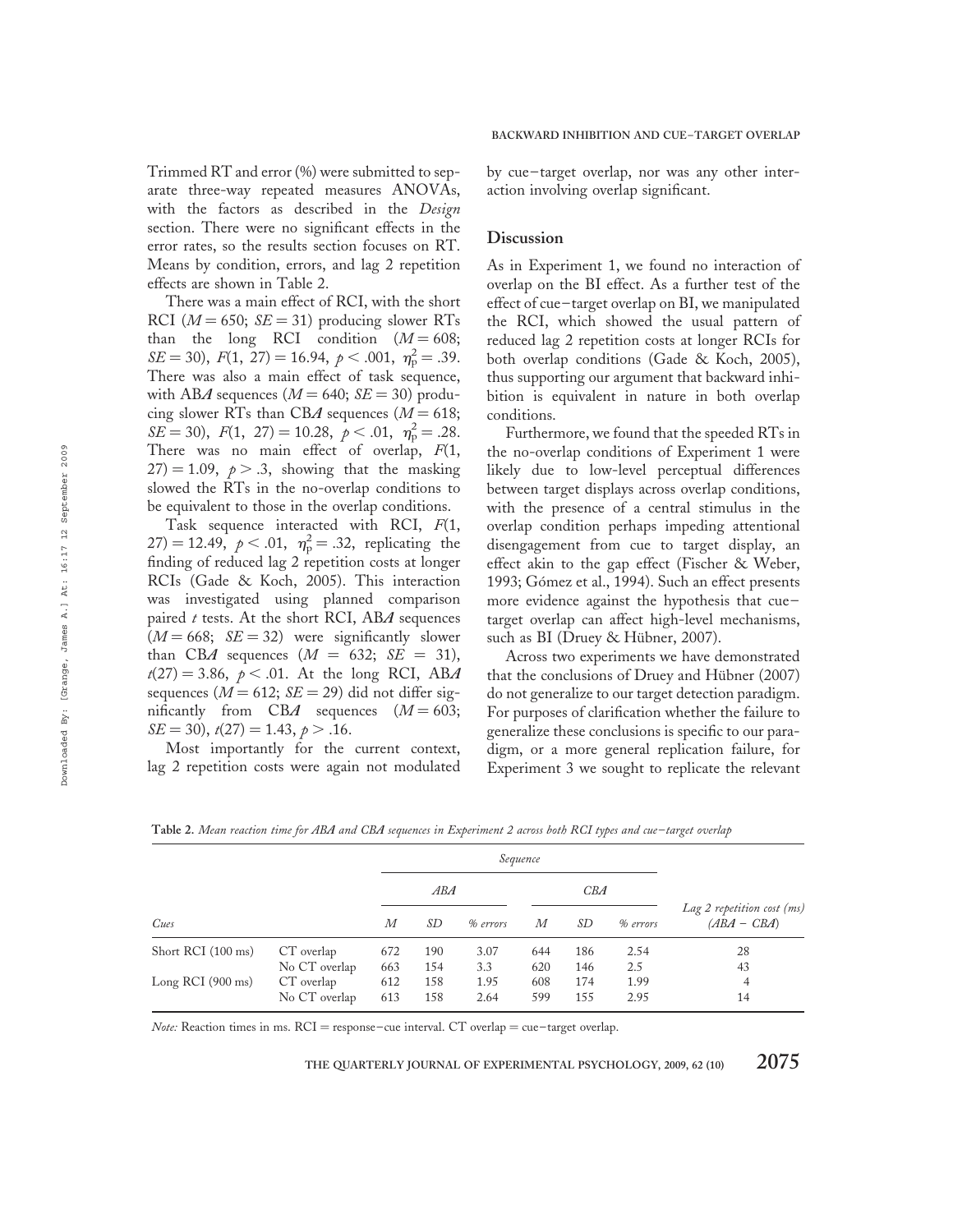aspects of Druey and Hübner's (2007) original design of their Experiment 1.

# EXPERIMENT 3

# Method

## **Participants**

A total of 28 participants (18 female; mean  $age = 23.4$  years) from Bangor University were recruited from the same pool as that in Experiments 1 and 2; none had participated in either of these experiments.

#### Apparatus and stimuli

Stimuli were presented and responses collected by the apparatus from Experiment 1. The task stimuli were the numbers 1 to 9, excluding 5, and were presented centrally in white on a black background. Task cues were shapes, with one cue per task: square, diamond, and a circle (each approximately 6 cm in height and width). Shapes were also presented in white.

#### Procedure

Participants were asked to classify the central digit according to one of three possible tasks, dependent upon the cue presented on the current trial: A square indicated a parity judgement (odd/even); a diamond indicated a magnitude judgement (higher/lower than 5); and the circle indicated a position judgement (position on the number line of 1 to 9—central (3, 4, 6, 7)/peripheral (1, 2, 8, 9). Of the four possible blocks in Druey and Hübner (2007) Experiment 1, we only manipulated cue-target overlap. In their Experiment 1 they also manipulated whether the stimuli were spatially integrated within the cue (i.e., central) or nonintegrated (i.e., one stimulus either side of the cue). Results found significant lag 2 repetition costs only with centrally placed, spatially integrated stimuli. Therefore we utilized integrated, central stimuli throughout. This is also the strategy that Druey and Hübner used for their Experiment 2.

Responses were made on the QWERTY keyboard, using two keys: the "V" key was pressed for "even", "less than 5", and "central", and the "N" key was pressed for "odd", "higher than 5", and "peripheral" responses.

A trial began with the presentation of a central cue, selected randomly with the restriction of no task repetitions being allowed. In the no-overlap condition, the cue was presented for 400 ms, before being removed for 100 ms (blank screen) after which the stimulus appeared on its own. The stimulus remained on screen until a response was registered, after which a blank screen was presented for 1,000 ms (response-cue interval). In the overlap condition, the cue was presented for 500 ms, after which time the stimulus appeared centrally within the cue. The cue remained on screen during stimulus display. Both cue and stimulus disappeared after a response was registered. The RCI was also 1,000 ms for this condition.

Cue – target overlap was manipulated between blocks in the same experimental session, with the order of condition presentation counterbalanced across participants. Druey and Hübner (2007) repeated the experimental procedure over two sessions for each participant. However, all BI studies to date have only utilized one experimental session for each participant, so in order to simplify generalization, we only ran one session for each participant. Additionally, across just one session there are ample trials per lag 2 condition (approximately 190 per overlap condition). For each overlap condition, participants were first exposed to two practice blocks of 48 trials each, after which four experimental blocks were presented, consisting of 96 trials each. The experimental session lasted approximately 60 minutes.

#### Design

The experiment was a  $2 \times 2$  repeated measures design, with the factors cue-target overlap (overlap vs. no overlap), and sequence (ABA vs. CBA). Reaction time (ms) and error rates (%) served as the dependent variables.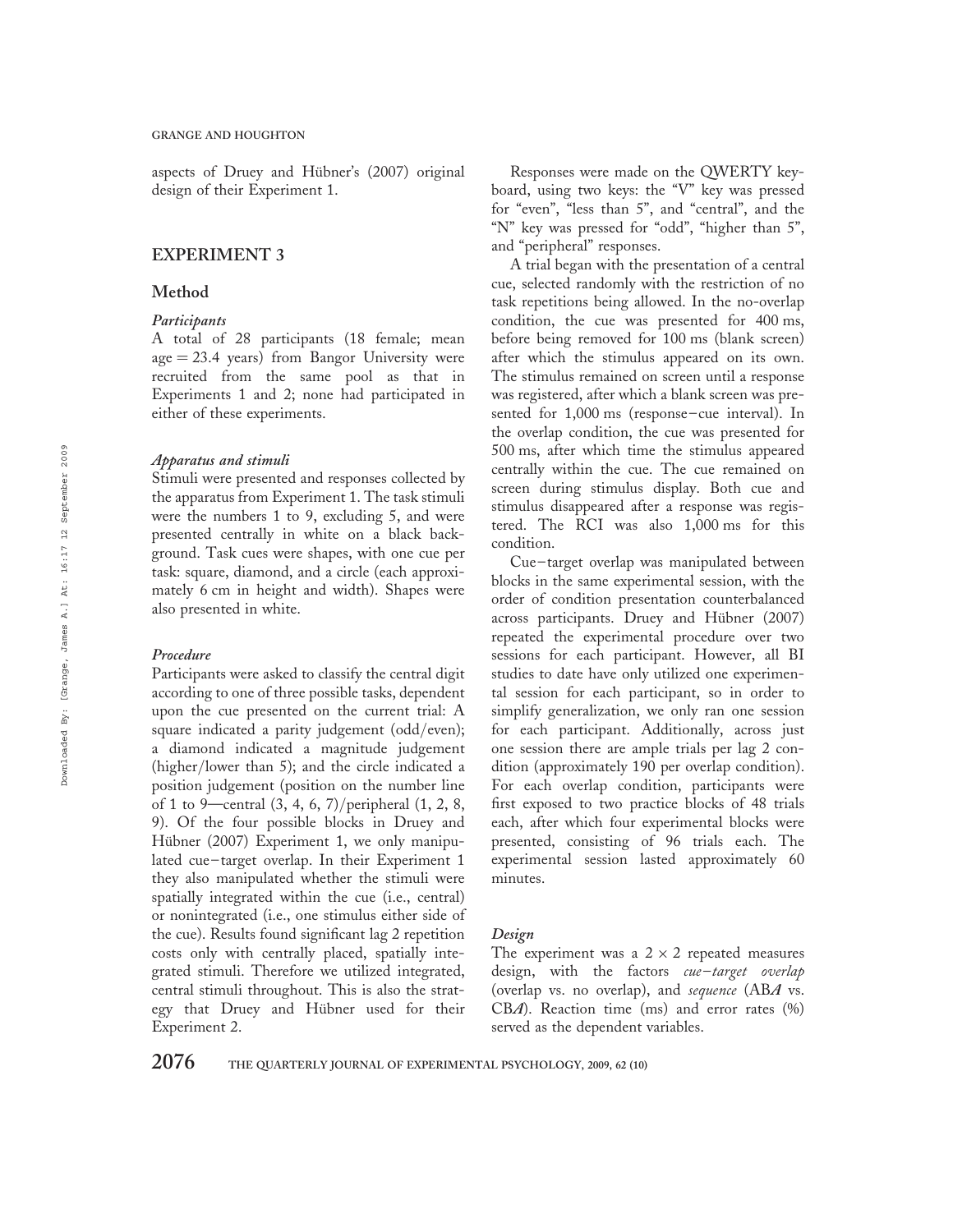# Results

The first two trials from each experimental block were removed, as were errors and trials following errors. The RT trimming differed to that of Experiments 1 and 2 to align with Druey and Hübner's (2007) analysis, which consisted of removing the fastest 5% and the slowest 5% of RTs from each condition (R. Hübner, personal communication, August 29, 2008). Trimmed RT and error (%) were submitted to separate twoway repeated measures ANOVAs, with the factors as described in the Design section. Means by condition, errors, and lag 2 repetition costs are shown in Table 3.

Error rates showed no main effect of overlap,  $F(1, 27) = 1.05, p > .3$ . There was a main effect of sequence,  $F(1, 27) = 4.49, p < .05, \eta_{p}^{2} = .14,$ with more errors being committed on ABA sequences  $(4.02\%)$  than on CBA sequences (3.41%). Critically, there was no interaction of overlap on sequence,  $F(1, 27) < 1, p > .7$ .

RT analyses showed no main effect of overlap,  $F(1, 27) = 0.4, p > .53,$  or sequence,  $F(1,$  $27$ ) = 0.35,  $p > .55$ . Most importantly in the present context, cue – target overlap did not interact with task sequence,  $F(1, 27) = 0.33, p > .56$ . For the overlap condition, the lag 2 repetition cost was 7 ms,  $t(27) = 0.77$ ,  $p = .45$ ; for the nooverlap condition, the cost was 1 ms,  $t(27) = 0.2$ ,  $p = .85$ . To investigate the null interaction further, we calculated individual lag 2 repetition costs for each participant for both cue-target overlap manipulations. If cue – target overlap does produce larger lag 2 repetition costs, then we would expect to see this pattern within the individual lag 2 repetition scores, even though the group means did not reach significance. However, there was no clear pattern of overlap affecting the lag 2 repetition costs. A total of 9 participants showed positive lag 2 repetition costs in both overlap conditions. Regarding the interaction of overlap on the lag 2 repetition costs, 13 participants showed

BACKWARD INHIBITION AND CUE –TARGET OVERLAP

numerically greater lag 2 repetition costs for overlapping cues and targets than for separated cues and targets (as would be expected by the hypothesis of Druey & Hübner, 2007). However, 13 participants showed a trend in the opposite direction, with numerically greater lag 2 repetition costs for separated cues and targets than for overlapping cues and targets.<sup>2</sup> Such distributional trends cannot be accounted for by the hypothesis proposed by Druey and Hübner (2007).

### **Discussion**

The present experiment aimed to directly replicate that of Druey and Hübner  $(2007)$  to determine whether the findings from Experiments 1 and 2 indicated a failure to generalize their findings to a new paradigm, or a more general replication failure. However, we failed to replicate their critical results. Indeed, the finding of no lag 2 repetition cost for RT in either overlap condition suggests that the experimental procedure used does not produce reliable BI effects. If the procedure does not produce such reliable "baseline" BI effects, then any manipulation added to it (such as cue – target overlap) is susceptible to producing effects that are equally unreliable.

It is possible that our replication failure may be due to only exposing participants to one experimental session, whereas Druey and Hübner (2007) used two. We only used one session as this has been the norm within the BI literature to date, and as such we wanted to retain consistency allowing generalization to this literature. It remains possible that one can obtain the interaction of Druey and Hübner under such narrow, albeit atypical, conditions. We see no theoretical reason why adding a second session should introduce this interaction, although this may be an avenue for future research.

The finding of no interaction of overlap on task sequence here suggests that our findings from

THE QUARTERLY JOURNAL OF EXPERIMENTAL PSYCHOLOGY, 2009, 62 (10)  $2077$ 

<sup>2</sup> Breakdown of this interaction only totals 26 participants as lag 2 repetition costs from 2 participants were equivalent between overlap conditions.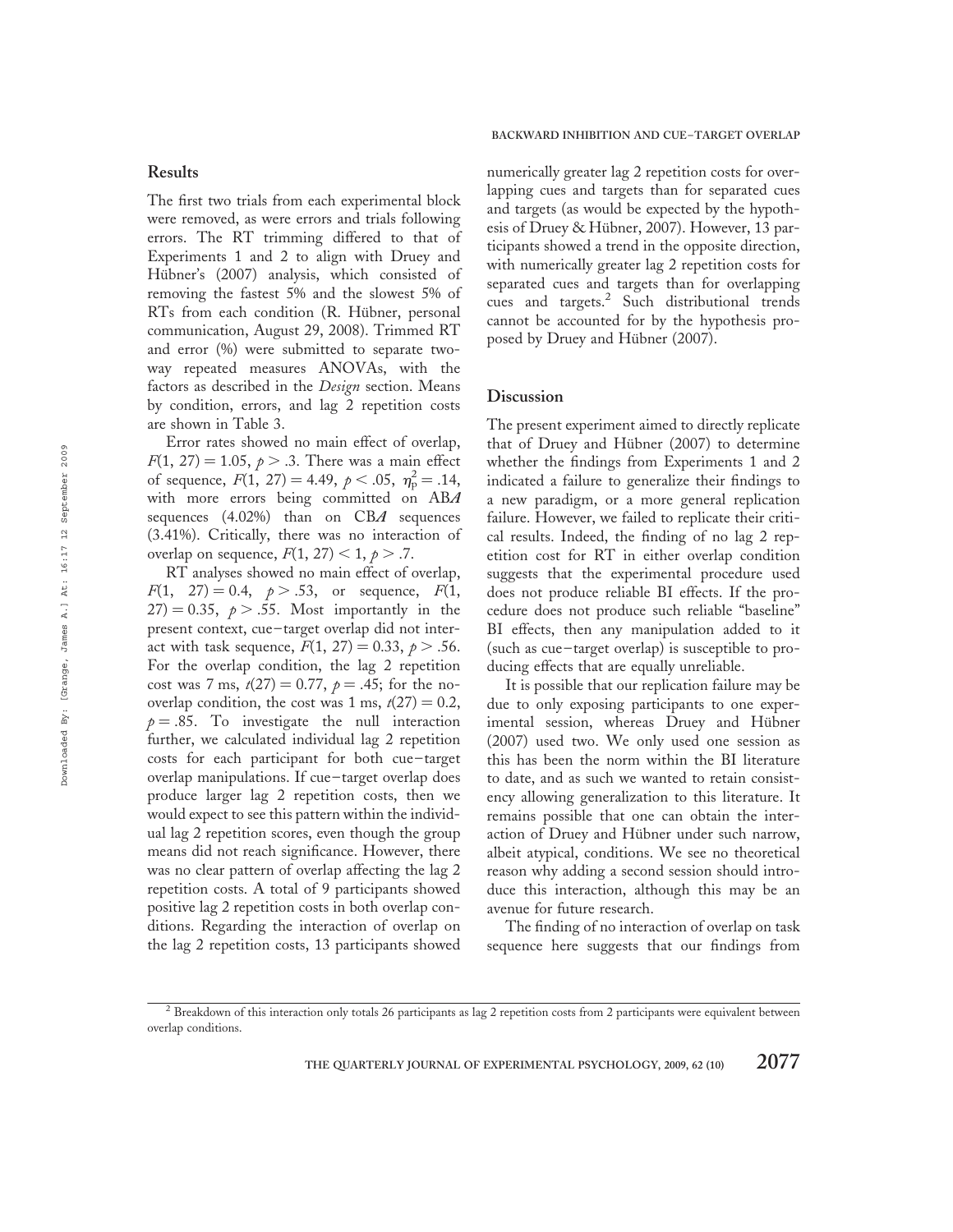Experiments 1 and 2 are more than a generalization failure to other paradigms. This experiment, taken together with the reported findings of significant lag 2 repetition effects with no cue – target overlap from other laboratories, strongly supports our assertion that cue-target overlap is not essential to observe lag 2 repetition costs in task switching.

# GENERAL DISCUSSION

The present set of results has directly challenged the proposal of Druey and Hübner (2007) that the cue and target must be copresent in order to observe task-specific inhibition (BI, as measured by lag 2 repetition costs). Experiment 1 found lag 2 repetition costs for both temporally overlapping and nonoverlapping cues and targets. Furthermore, we extended our previous findings of no lag 2 repetition costs with maximally transparent cue – target relationships in cases of temporally overlapping cues and targets (Houghton et al., in press). Experiment 2 demonstrated that lag 2 repetition costs showed the same pattern of being reduced at longer RCIs (Gade & Koch, 2005). Experiment 3 attempted a direct replication of critical features of their paradigm, but again the lag 2 repetition cost was not modulated by cuetarget overlap. Taken together we suggest that the difference in experimental design is not the cause of our failure to generalize Druey and Hübner's findings to a new paradigm, and that the necessity of cue – target overlap for taskspecific BI to occur can be seriously called into question.

Additionally we have taken steps in addressing the possible mechanisms behind faster RTs in nooverlap conditions. Experiment 2 suggests that the speeded RTs are possibly due to passive low-level differences between overlap displays and thus "release" of attention from a central stimulus, thus facilitating redeployment of attention to the target display. Such a result suggests that the facilitation in no-overlap conditions is not caused by higher level functions such as rechecking or advanced preparation. However, it is slightly problematic for this line of reasoning that our replication of Druey and Hübner's (2007) study found no main effect of overlap; however, we note that there was a slight trend for faster RTs in the no-overlap condition (Table 3). One difference is apparent between the presented paradigms that may account for this, that our target detection paradigm requires a shift of attention from a central cue to peripheral stimuli (as in saccade tasks producing the "gap-effect", Fischer & Weber, 1993; Gómez et al., 1994), whereas Druey and Hübner's (2007) paradigm requires withdrawing attention from the outline of a larger central cue to a smaller central stimulus, which could be considered withdrawing attention from a peripheral cue to a central target (see also Verbruggen et al., 2007). Future research might attempt to manipulate the direction of attentional disengagement empirically to determine its necessity to observe speeded RTs.

In conclusion, the absence of modulation of lag 2 repetition costs and the finding of equivalent RTs when low-level perceptual differences are controlled provide strong evidence against the hypothesis of Druey and Hübner (2007) that

Sequence Lag 2 Repetition Cost (ms)  $(ABA - CBA)$ ABA CBA M SD % errors M SD % errors CT overlap 865 205 3.92 858 195 3.23 7 No CT overlap 838 221 4.13 837 222 3.59 1

Table 3. Mean reaction time for ABA and CBA sequences in Experiment 3 across cue-target overlap

Note: Reaction times in ms. CT overlap = cue-target overlap.

 $2078$  THE QUARTERLY JOURNAL OF EXPERIMENTAL PSYCHOLOGY, 2009, 62 (10)